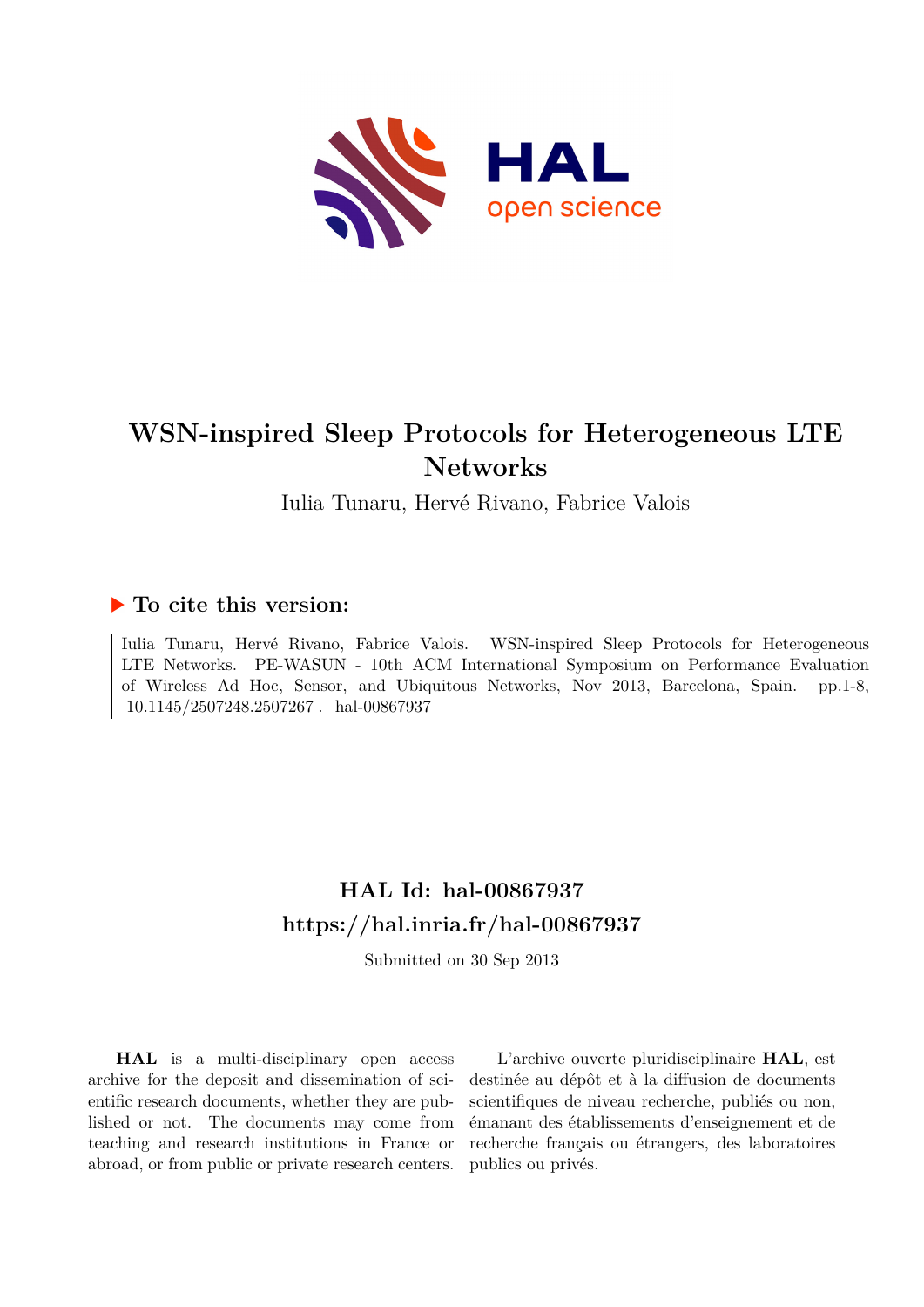## **WSN-inspired Sleep Protocols for Heterogeneous LTE Networks**

Iulia Tunaru **CEA** CEA-Leti, Minatec Campus 38054 Grenoble, France iulia.tunaru@cea.fr

Hervé Rivano Inria, Université de Lyon INSA-Lyon, CITI-Inria F-69621 Lyon, France herve.rivano@inria.fr

Fabrice Valois Université de Lyon, Inria INSA-Lyon, CITI-Inria F-69621 Lyon, France fabrice.valois@inria.fr

## ABSTRACT

The tremendous increase of the traffic demand in cellular networks imposes a massive densification of the traditional cellular infrastructure. The network architecture becomes heterogenous, in particular 4G networks where LTE micro eNodeBs are deployed to strengthen the coverage of macro eNodeBs.

This densification yields major issues related to the energy consumption of the infrastructure. Indeed, there is fixed and significant amount of energy required to run each additional node, whatever the traffic load of the network. Mitigating this fixed energy consumption is therefore a major challenge from a societal and economical viewpoint.

Extensive researches about energy-saving highlight that to save energy the better strategy is to switch off the radio part of nodes. This is the heart of wireless sensor networks energy-saving strategies, even though the objective for WSN is to maximize the battery life of each individual nodes.

In this paper, we develop a parallel between the principles of WSN protocols and the requirements of cellular infrastructures. We then propose a distributed and localized algorithm to dynamically switch off and on the micro eNodeBs of an LTE heterogeneous network following the traffic demand evolution in time and analyze it in terms of energy savings. We show that one can expect energy savings of approximately 12% when implementing sleep modes whereas the energy cost for sending the traffic decreases by 24%.

## Categories and Subject Descriptors

C.2.1 [Network Architecture and Design]: Wireless communication

## Keywords

Energy optimization; switch off mechanisms; cellular network; topology control

Permission to make digital or hard copies of all or part of this work for personal or classroom use is granted without fee provided that copies are not made or distributed for profit or commercial advantage and that copies bear this notice and the full citation on the first page. Copyrights for components of this work owned by others than ACM must be honored. Abstracting with credit is permitted. To copy otherwise, or republish, to post on servers or to redistribute to lists, requires prior specific permission and/or a fee. Request permissions from permissions@acm.org.

*PE-WASUN'13,* November 04 - 08 2013, Barcelona, Spain (c) 2013 Association for Computing Machinery. ACM acknowledges that this contribution was authored or coauthored by an employee, contractor or affiliate of the national government. As such, the Government retains a nonexclusive, royalty-free right to publish or reproduce this article, or to allow others to do so, for Government purposes only.

Copyright 2013 ACM 978-1-4503-2360-4/13/11. . . \$15.00

http://dx.doi.org/10.1145/2507248.2507267.

## 1. INTRODUCTION

The number of mobile phone subscribers approaches 6 billion [1]. Wireless data is the fastest growing traffic in the Internet and the density of required throughput is forecasted to narrow a Gigabit/s per square kilometer where up-todate 4G deployments provides about  $100Mb.s^{-1}/km^2$  [2]. Closing this gap requires a massive densification of the cellular infrastructure. In particular, this means a generalization of an heterogeneous architecture in which traditional macrocells, eNodeBs in the context of 4G LTE networks, are strengthen by the deployment of microcells, depicted in Fig. 1. The new concept of LTE relay nodes implies the existence of two radio interfaces (one for the users and another one for the relay backhaul). The terminals in this region have then the opportunity to attach to one of the microcell which relay the traffic to the macro. Together with inter-cell interference mitigation cooperative algorithms, microcells provide very high quality of signal to users using less resources [3].



Figure 1: LTE relay network architecture

Envisioning such a densification of the infrastructure yields tremendous issues considering the energy consumption counterpart.This is an economic issue with the rise of the financial cost of energy when 60% to 80 % of the total energy expenditure of a telecommunication operator is already concentrated in the Radio Access Network (RAN) [4]. This is also a legitimate environmental concern since the consumption of nowadays nation-wide RANs is a few percent of the total energy consumption of industrialized countries, and is forecast to exceed the production of nuclear reactor [1].

Consequently, the GreenTouch initiative have been set up gathering many industrial and academic actors of the telecommunication sector for targeting a decrease of several orders of the energy consumption of network infrastructures [5]. Similarly, the European project EARTH aims at finding solutions for decreasing energy consumption of the access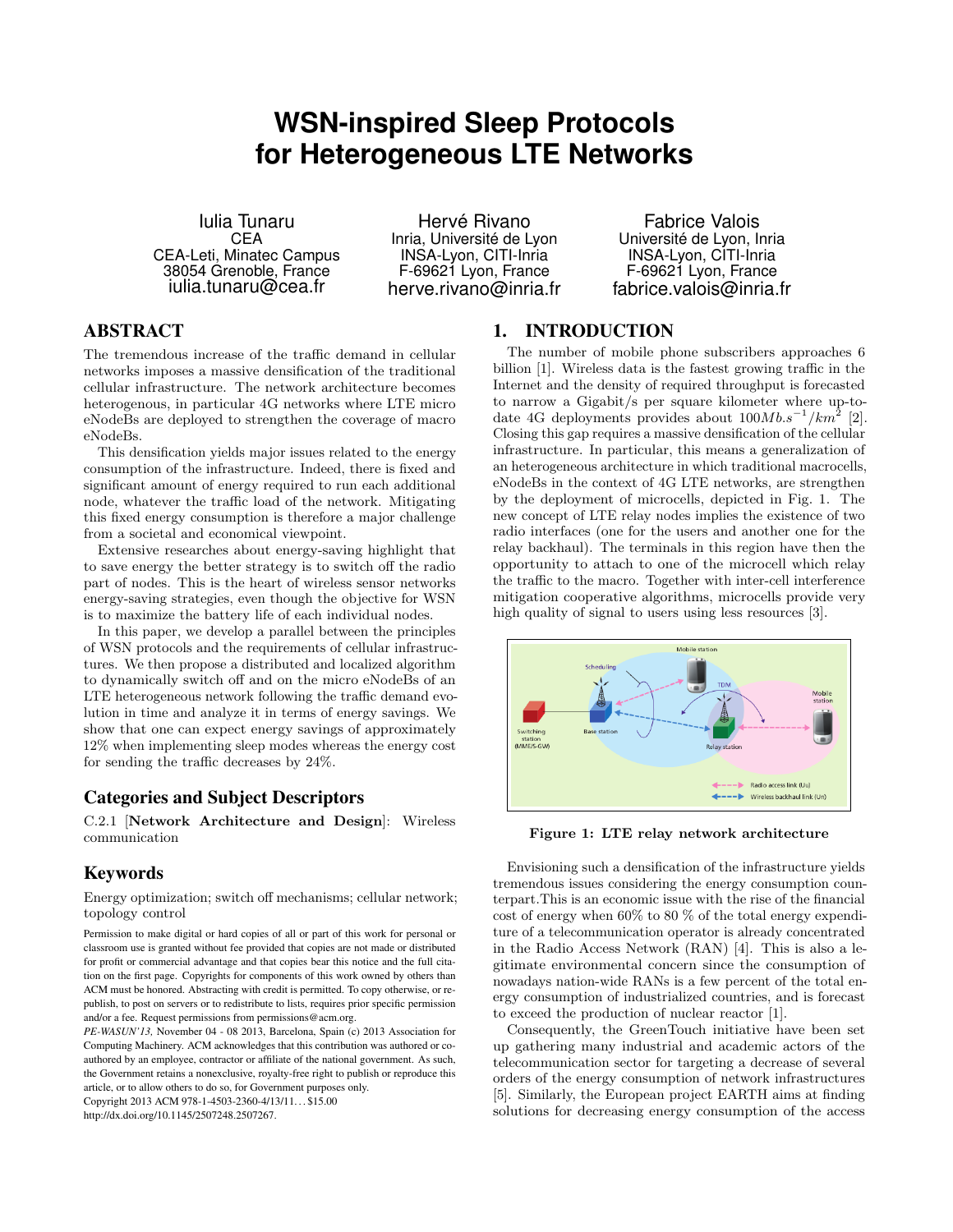network and as part of its objectives [6]. An energy efficiency evaluation framework  $(E^3F)$  for 3GPP LTE infrastructure has been proposed [1, 7]. The  $E^3F$  proposes a detailed power model for base stations (eNodeBs), long-term traffic models that describe the fluctuations over a day, and large scale deployment models for large geographical areas. The numerical simulations of this paper are based on this model. One of the key findings of the EARTH analysis is that, on average, a vast amount of the resources are idle. Measurements on a 3G network in a major European city assess this [1].

Many papers have focused on energy saving approaches dealing with power control, leveraging both advanced technologies (e.g. advanced antenna design, beamforming, cooperative communications) and energy efficient network planning and deployments. In particular, an optimized deployment of micro base stations can jointly minimize the power consumption per surface and maximize the throughput [8]. Other have shown that the joint optimization of resource allocation, routing and power control allows to achieve significant gains in terms of throughput and mean transmit power [9, 10]. Unfortunately, at low loads, the energy efficiency of contemporary RF systems is particularly poor. In other terms, they are said to be little load proportional which means that optimal power control policies is not enough to mitigate the fixed power consumption of the system. An obvious direction is to modify the electronic architecture of the equipments in order to achieve higher efficiency at lower loads. On the other hand, some energy costs are unavoidable unless some functionalities are literally switched off, including the radio communication part. A major share of the energy savings comes therefore from the network architecture and management [11]. In this paper, we assume that the eNodeBs have a sleeping mode which switch off all energy intensive functionalities, keeping up a signaling interface. We the focus on algorithms which improve the network energy efficiency by concentrating the traffic on some nodes, so that other could then enter a sleep mode.

Sleeping mode for radio access networks seems particularly interesting for several reasons. First, access cellular networks show a certain level of redundancy which is needed to absorb the increasing traffic demand and the highly asymmetric daily traffic profile, especially for data. Secondly, the traffic does not only vary between peak and off-peak hours but also geographically, which means that self-organizing solutions can leverage also small variations of the traffic at peak hours. Finally, leveraging sleep modes via a signaling protocol among eNodeBs is a flexible solution which is independent and complementary to enhancements of the electronic component and well defined network designs.

On the one hand, several recent publications deal with the implementation of sleep protocols in hierarchical cellular networks, considering heterogeneous macro-micro deployments [4, 12, 13], or with general sleep modeling using random graphs [14, 15]. Most of these works consider complete switch off of the radio equipment. This strategy is more efficient when the equipments are little load-proportional and when networks are highly connected [14]. Using a simple model, the fraction of base stations that could be switched off for different cell layouts in order to save energy and respond to an overall traffic capacity demand can be calculated

[4]. This study takes into account the load proportionality of equipments and proposes a centralized implementation. A stochastic analysis on random deployments also assess the relevance of these techniques when the objective is to guaranty a given outage probability [15]. Similar techniques have been proposed on wired core networks [16], where some network interfaces that are not used in the most of the data traffic forwarding paths are switched-off. This is done by keeping the connectivity above a given threshold on the one side with the aim of saving the network interface energy on the other side.

On the other hand, sleep protocols and duty cycle algorithms have been the subject of extensive research in the field of wireless sensor networks. WSN have recently become popular due to the rapid progress in the field of MEMS technologies and wireless communications which contributed to the development of inexpensive wireless nodes. Such networks (Fig. 2) are mainly characterized by high density, random repartition of nodes capable of auto-organization, mesh topology, low traffic and low energy consumption. Energy efficiency is a very important aspect in WSN because it conditions the lifetime of the network. We can hence question ourselves whether and which algorithms from the WSN domain could be suitable to cellular networks and to what extent, assuming that we consider eNodeBs as equivalents to wireless sensors (both routing and non-routing nodes).



Figure 2: Classic WSN topology

It can be noticed that LTE shifts cellular philosophy towards a certain degree of decentralization with the decision of concentrating certain 3G RNC-specific radio function in the eNodeBs. For cooperation purposes among nodes, a low power signaling interface, the X2 interface, is implemented in the nodes. This allows for implementing distributed algorithms among eNodeBs if we assume that a eNodeB can be awaken through the X2 interface.

These remarks and the need of implementing efficient sleep modes foster the orientation of this work toward the study of WSN-inspired sleep protocols for LTE networks starting from the scenario of a classical heterogeneous cellular network. The organization of this paper is as follows. The problem statement is discussed in Section 2. An in-depth description of our distributed and localized propositions are presented in Section 3. The network assumptions and the performance results are discussed in Section 4. Conclusions regarding our propositions will be drawn in the last section.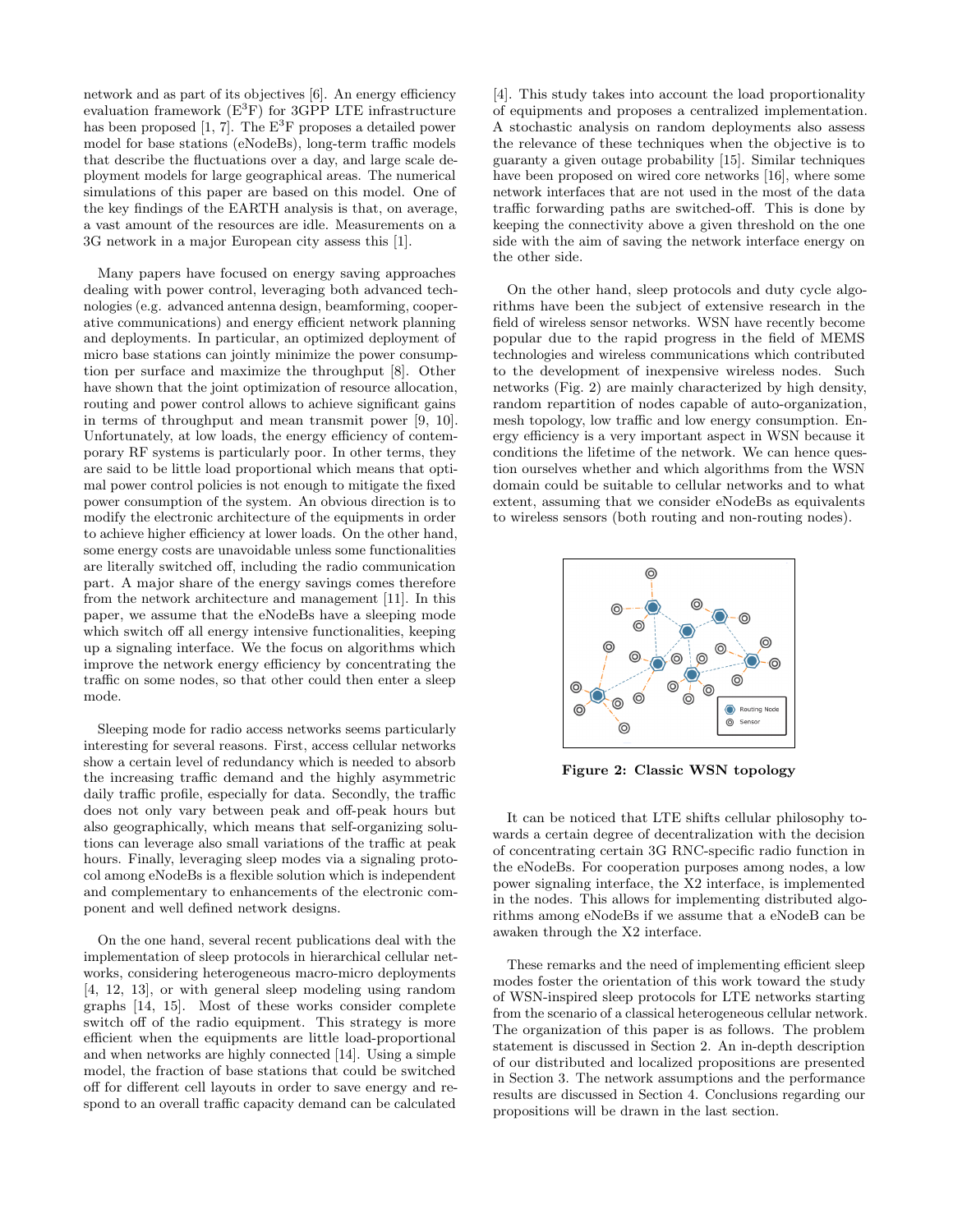### 2. PROBLEM STATEMENT

This work deals with the optimization of the energy consumption of LTE base stations or relay nodes by using sleep modes. The algorithms and protocols that will be put forward are inspired from Wireless Sensor Networks (WSN) sleep algorithms which deal with coverage and connectivity criteria [17, 18]. This means that in WSN, which are dense networks, sensors might be put to sleep after it is verified that every point in their surveillance area is covered by at least one other sensor that remains awake and that all the sensors are connected to a gateway in order to be able to forward their information.

Another way to achieve energy efficiency in WSN is the use of topology control algorithms [19]. While sleep scheduling algorithms are closely related to the evaluation of coverage and connectivity of the network, topology control for energy savings can be done via the adjustment of the transmission power of each sensor with the constraint of keeping the network connected at a certain degree.

This parallel between cellular networks and WSN is possible mainly because of the coverage redundancy present in heterogeneous cellular networks and the development of LTE-Relay, whose standardization is still in course. In order to judge the feasibility of this convergent approach, several points should be considered carefully:

- the strategies of WSN algorithms dealing with coverage and connectivity when sleep modes and topology control are used;
- the energy model used in WSN;
- the description of the energy efficiency of LTE eNodeBs (energy model, parameters etc.);
- the context differences and the adaptations that need to be done in order to apply WSN algorithms to LTE networks;
- the performance evaluation.

Moreover, it is important to highlight:

- The sensing model of WSN does not take into account any resource constraint, in other terms, coverage studies do not include, in their calculations, the capacity parameter. This is very important in cellular networks as it is the main focus of radio access networks which are designed with regard to a user density constraint.
- The difference between the energy models of WSN and LTE eNodeB. The energy expenditure of a node can be considered constant while the node is on and null when the node is off. LTE eNodeB have a high fixed operating cost added to a cost proportional to their emitting power level as depicted in Fig. 3.
- In cellular networks, total energy consumption is more important than low communication overhead or lifetime of the network which are crucial in the case of WSN. Also, we can assume that messages between eNodeBs use a reliable transmission thanks to the RRC layer, which is not the case in WSN where algorithms are strongly influenced by message losses.



Figure 3: Power consumption vs load : 10MHz LTE, 2x2 MIMO. Micro and 3 sectors Macro eNodeB [7]

## 3. DISTRIBUTED AND LOCALIZED ALGO-RITHMS FOR ENERGY-SAVING IN LTE

In this work, we study two different approaches for switching off eNodeBs. Both are designed to take as input parameter the downlink data traffic repartition over 24h which will be presented in Section 4.1. For now, it is sufficient to keep in mind that there are large differences in the traffic demand between day and night, which will be the basis of the start-up of the sleep procedure. The presented solutions consist of slightly different communication protocols, both inspired from the WSN literature.

In the general case, without any algorithm, all the eNodeBs work independently and consume an amount of energy corresponding to their own traffic pattern and coverage areas. When applying a sleep algorithm, there is coordination between base stations, so that some of them could switch off. So, after a switch off, eNodeBs that stay awake recalibrate their traffic demand and are expected to consume slightly more. Nonetheless, overall network energy gains are expected from the important load-independent costs that will be saved by switching off some eNodeBs.

#### 3.1 Network architecture requirements

We consider an heterogeneous LTE cellular network as those deployed in urban area [11, 9]. The heterogeneity of these networks comes from the various scales of access points. Classical macro eNodeBs are strengthen by micro eNodeBs in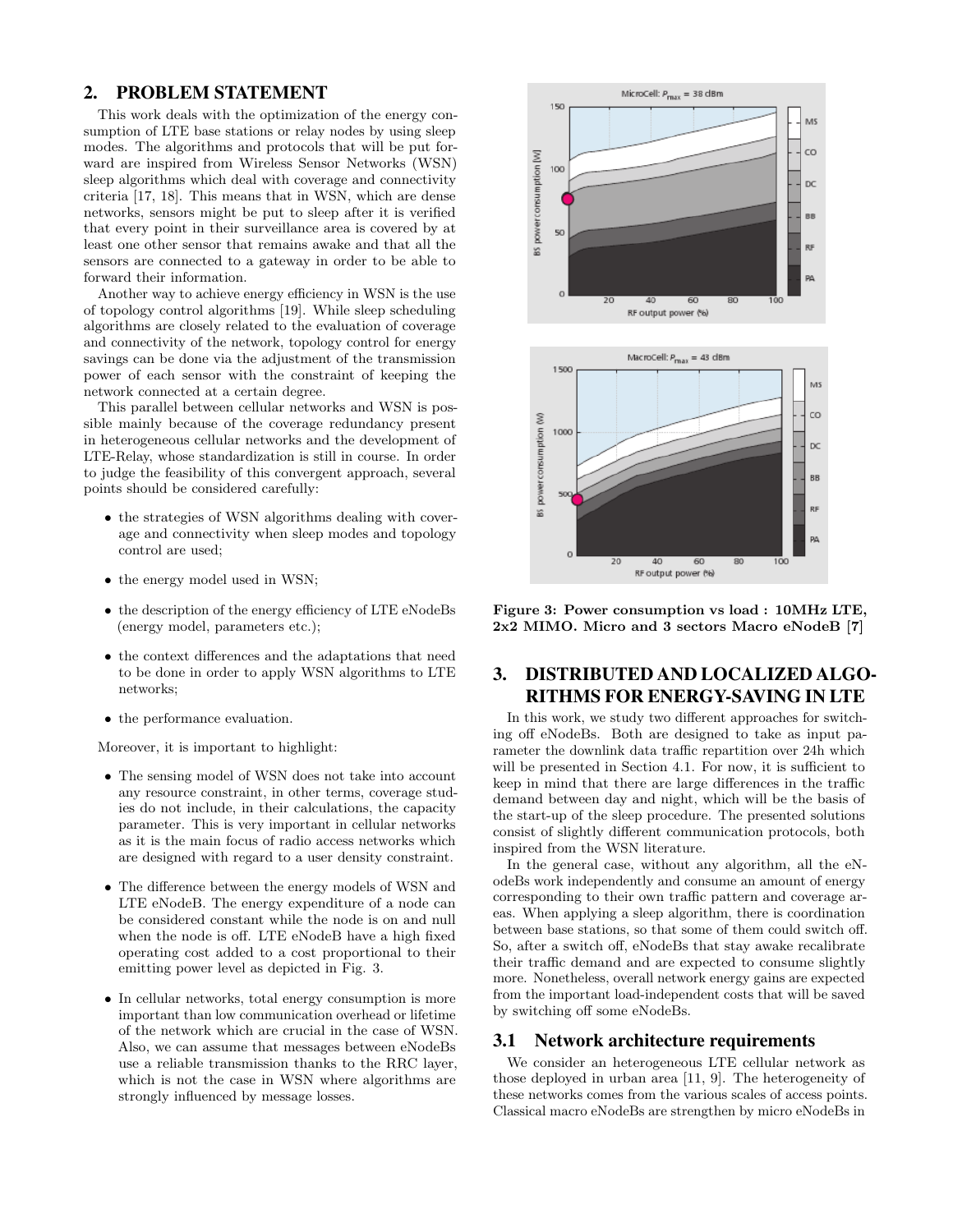streets, indoor femtocells, etc for capacity and coverage issues. In this work, we focus on outdoor macro with several micros. We assume that any two eNodeBs with overlapping coverage are connected through a X2 interface. This is in particular the case for any micro eNodeBs with their macro eNodeB. Basically, X2 interface is used for control traffic as mobility management, connectivity issues or traffic monitoring. In our work, we assume that the X2 interface is low power, and can awake an eNodeB in sleep mode. We then propose to extend them to support the traffic dedicated to the sleep mode management protocol presented in the following. Beyond the actual messages of the protocols we propose, the dynamics of the topology induced by the switching of the cells will increase the usual X2 traffic. Minimizing the volume of traffic required and induces by our protocols is a challenge that will be addressed in a future work.

### 3.2 Distributed sponsor-based switch off strategy

At first sight, a relevant strategy is a sponsor-based approach in which every eNodeB monitors its average traffic load and, once this measurement drops below a given threshold, asks its neighbors for permission to sleep [?]. On receiving such a request, each eNodeB calculates its available "sponsoring" capacities, that is how much of the load of the requesting eNodeB it is able to take on. If the neighbor considers that it is capable of "sponsoring" the eNodeB, it acknowledges it. After receiving all the answers, the eNodeB can estimate if its load can be managed by its neighboring cells. If not, it cancels the procedure, otherwise it forces the handovers of its clients to its sponsoring neighbors and switches off after that. A eNodeB remains asleep until the traffic increases and one of its neighbors asks for help.

This naïve solution presents some drawbacks. First of all, even though it tries to take a decentralized and localized approach, the decision making process is shifted from the eNodeB actually wanting to switch off to its neighbors. The fact that the neighbors are entirely responsible of the verifications adds complexity to the resource verifications. Secondly, this shift can lead to inconsistencies or inefficiencies in the decision process. Wrong decisions could arise if the actual load of the eNodeB changes while its neighbors do the computations. Finally, as the permission to sleep is totally uncorrelated to the node doing the traffic measurements, the way to react and adapt the behavior of a eNodeB after a sleep rejection is not obvious. All these observations plead for a more localized decision process, which is the guideline of the communication protocol presented next.

#### 3.3 Local rating-based switch off strategy

In order to cope with the aforesaid issues, the main idea is to localize the decision making of the sleep procedure. The start-up is based on the average load computation done periodically, after a certain delay. The delay computation for the average traffic load is inversely proportional to a local rating, which encodes the priority for a eNodeB to go to sleep. This parameter is initialized by the network operator, evolves during the day, as described in the following, and is reset every 24h or after a sleep period. For example, the macro eNodeB would have a null rating since it is not allowed to switch off, while the micro eNodeBs would have a large rating if they are situated in an area where the traffic variations are



Figure 4: Switch off protocol diagram

well known, relatively abrupt and the traffic is particularly low for long periods of time (e.g. office buildings).

A diagram of the protocol is presented in Fig. 4 while the definitions of the main parameters can be found in table 1.



Figure 5: Message exchanges for switch off decision:  $(a)$  BEACON,  $(b)$  REJECT,  $(c)$  SLEEP,  $(d)$  WAKE UP

Nodes periodically broadcast BEACON messages indicating position, capacity and traffic load (Fig. 5-a). The time between two beacons  $(T_b)$  should be shorter than the load computation delay  $(d_r)$ . This delay is computed as  $d_r =$  $T_{max}/r + bck$  where  $T_{max}$  is an algorithm parameter representing the maximum delay for a base station,  $r$  is the rating and bck is a random backoff for further desynchronization. After  $d_r$ , every eNodeB computes its average load  $(L_{avg})$ and the derivative of the average load  $(d_l)$ . If  $L_{avg}$  exceeds a given threshold  $limit_{low}$  and if  $d_l > 0$ , it decreases its rating to avoid too frequent evaluations. If  $L_{avg} < limit_{low}$ , it initiates the sleep procedure, during which it would reject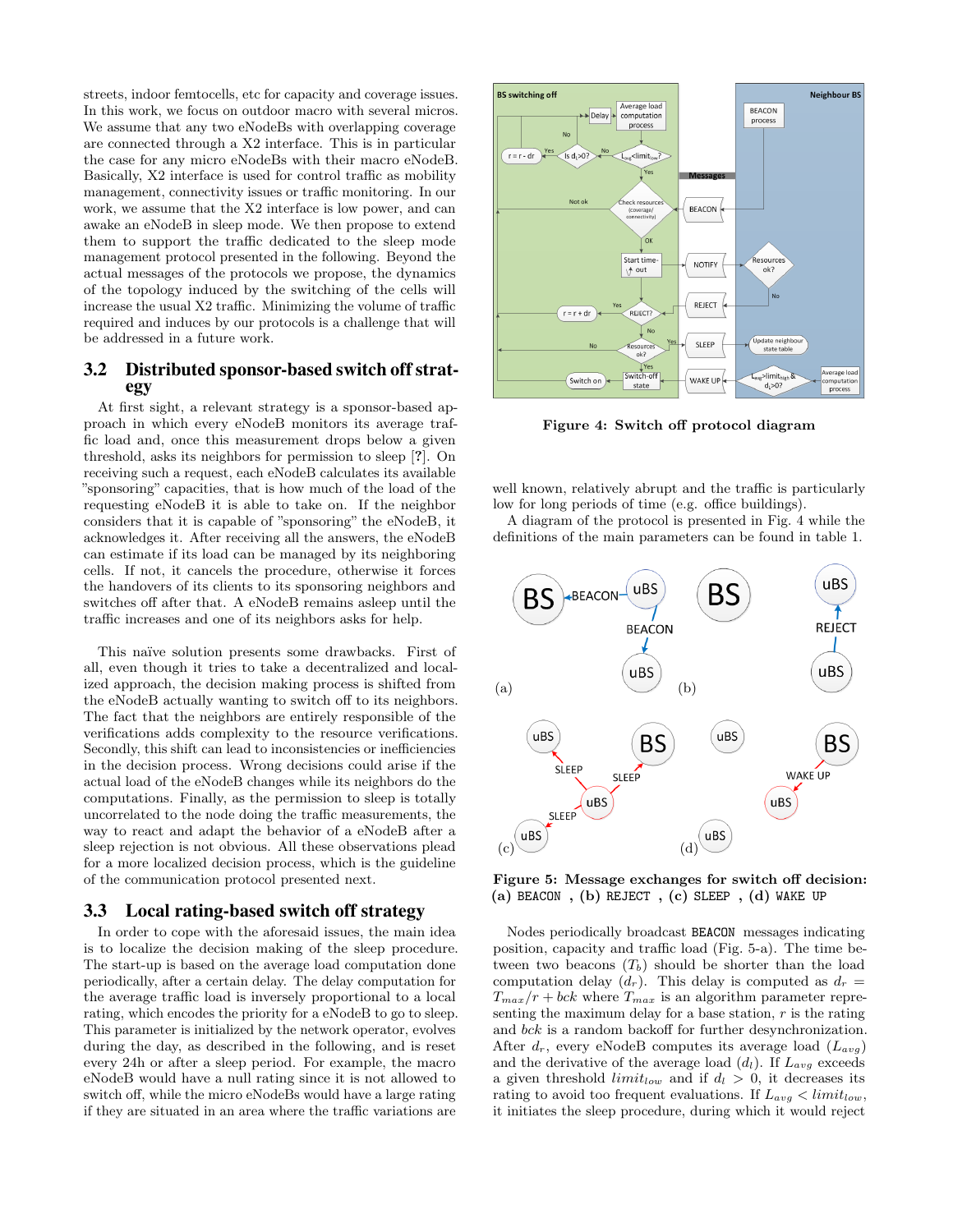| Parameter      | Definition                          |  |  |
|----------------|-------------------------------------|--|--|
| $T_{te}$       | Dispatcher's traffic setting period |  |  |
| $T_h$          | Beaconing period                    |  |  |
| $d_r$          | Load computation delay              |  |  |
| $t_{out}$      | time-out delay                      |  |  |
| $limit_{low}$  | Lower threshold (sleep)             |  |  |
| $limit_{high}$ | Higher threshold (wake-up)          |  |  |
| pSec           | % of resources of a cell available  |  |  |
|                | for neighboring eNodeBs to sleep    |  |  |

Table 1: Parameter definition

all other sleep initiatives from its neighbors. Otherwise, it just loops.

Based on the informations from the BEACON messages, the node evaluates if it can transfer its remaining load to its neighbors, starting with the micro eNodeB and checking the macro eNodeB lastly. If the eNodeB finds a feasible distribution of its load among its neighbors, it sends NO-TIFY messages to the concerned neighbors indicating the supplementary load for each one and a time-out delay  $(t_{out})$ that it is willing to wait before actually switching off. If it is answered a REJECT (Fig. 5-b), it increases its rating and waits for  $d_r$  before re-evaluating its average load. If no answer is received, it checks again the evolution of its load during the time-out to avoid inconsistencies, broadcasts a SLEEP message and finally enters sleep mode (Fig. 5-c). It can be switched on again by a WAKE UP message from one of its neighbors on the X2 interface (Fig. 5-d).

At the reception side, a node receiving NOTIFY verifies whether it is actually capable of recovering the mentioned load without saturating. If not, it sends a REJECT before the time-out expires. When receiving a SLEEP message, it updates its neighbors' state table. In the meantime, each node also checks if its average load exceeds another threshold  $(limit_{high})$  and if  $d_l$  is positive. In this case, if there are eNodeB neighbors which are asleep, a WAKE UP message is sent to one of them.

In comparison to the sponsor-based solution, the ratingbased algorith is simpler and more stable because the node that wants to switch off controls entirely its state transitions, while its neighbors will only react. We can therefore talk about a greedy localized algorithm. Even though this algorithm does not guarantee 100% consistent decisions because of the possible evolutions of the traffic loads during periods of time-out, solutions to avoid degradations have been provided: supplementary load verifications before sending sleep messages, tests on the derivatives in order to detect load trends, parametrizable security percentages for load verifications in order to avoid saturation.

#### 4. PERFORMANCE EVALUATION

In this section, we will go over the simulations done on a heterogeneous network scenario, and over the results obtained with the numerical parameters presented in table 2.

#### 4.1 Network model and scenario

We consider an heterogeneous urban scenario based on the following pattern. A central macrocell LTE eNodeB covers approximately 500m and is strengthen by 30 micro eNodeB, each covering 50m. As described in Section 3.1, overlapping micro eNobeBs are connected through their X2 interfaces for

| Parameter                 | Value    | Parameter                | Value             |
|---------------------------|----------|--------------------------|-------------------|
| $T_h$                     | 1 minute | $T_{te}$                 | 1 minute          |
| $\max d_r$                | l h      | $t_{out}$                | 10s               |
| Parameter                 |          | Micro cells              | Macro cells       |
| $limit_{low}$             |          | $Capa \times 1/4$        |                   |
| $\overline{limit}_{high}$ |          | $\overline{C}$ apa × 3/4 | $Capa \times 7/8$ |
| pSec                      |          | 0.75                     | 0.25              |

Table 2: Parameters used for the set of simulations

signaling purposes. Our algorithm leverages this connectivity. An example of generated network topology is depicted in Fig. 6. The edges between eNodeBs represent X2 interfaces connectivity.



Figure 6: Example of generated network topology

The resource allocation is done using a 3x10 MHz LTE bandwidth which provides 150 PRB (for "Physical Resource Block", the unitary capacity of LTE): 80% of the resources are allocated to the macro eNodeB and 20% with frequency reuse 1 to the micro eNodeBs. The energy consumption model of eNodeBs is the one from [7], described in Section 2.

We model the traffic variation of users during the day. The traffic profile described in the EARTH Project [1] is used to generate an approximative sinusoidal traffic repartition for all the eNodeBs, and depicted in Fig. 7. This pattern is most probably characteristic to a residential zone because the peak is around 9pm but we are only interested in the aspect of the long-term variations, which we assume to be the same in the case of other urban areas.

All results are computed with a confidence interval of 95%. In order to assess the energy gains and the capacityenergy trade-off, we define the following metrics: power consumption of each base station, total energy consumption, network capacity and energy cost of a PRB. We evaluate our algorithm by comparing it to the scenario where nodes cannot switch off.

#### 4.2 Base station level metrics and energy gains

The effect of the sleep algorithm on the load of the base stations is illustrated in Fig. 8 which shows the load attributed to each micro eNodeB. The peaks that can be noticed for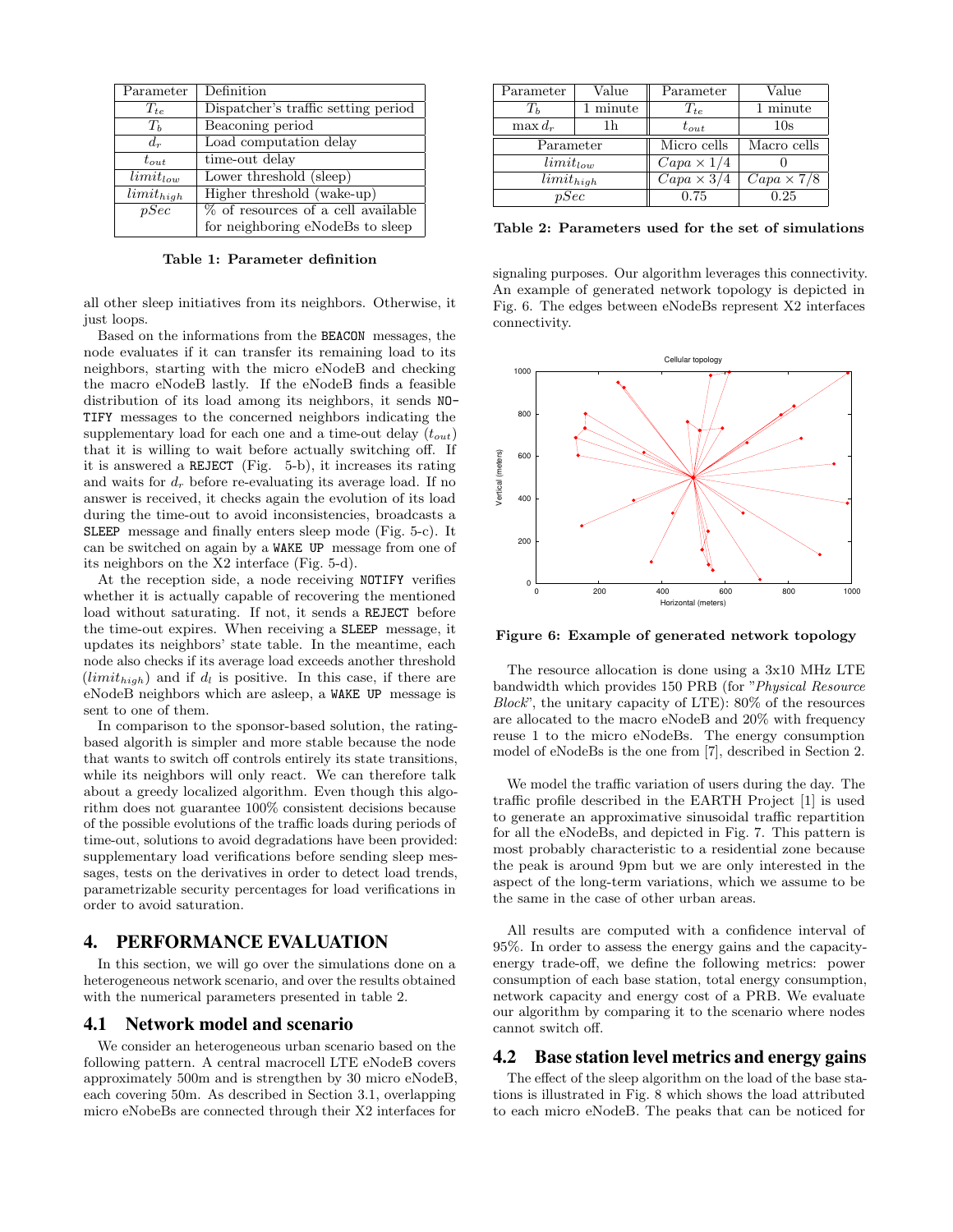

Figure 7: Combined microcells traffic (a) and Macrocell traffic (b) patterns

some of the eNodeBs represent the instant load received from a neighbour that has just switched off. After a while, the load is redistributed uniformly between the neighbours of the switched off eNodeB and the peaks decrease. It can also be noticed that there is no particular order for the wake-up transitions of the eNodeBs.

The actual impact of the algorithm can also be noticed in the power profiles of two micro base stations: one that switches off (Fig. 9-a) and one that does not turn off and absorbs the traffic of its neighbor (Fig. 9-b). With the actual set of parameters, the number of transitions for a eNodeB during 24h is usually one because the thresholds are fairly strict in order to avoid monopolising of the macro resources.

The energy consumption of the whole system depends on the number of eNodeBs that switch off, which is slightly dependent on the network topology. For a network with an average node degree of 2, a gain of 12,3% is reachable.

#### 4.3 Network level metrics

When applying the sleep algorithm, the network capacity, which is the sum of the capacities of all the base stations, will obviously decrease. The simulation in figure 8 shows the evolution of the network capacity, as expected because of the switch off and the switch-on of certain eNodeBs. Without switch-off algorithms, the capacity would remain fixed at 1020 PRB. Fig. 8 shows that the available capacity is always greater than the load. Moreover, the capacity plot is shifted



Figure 8: Per cell load (a) and Network capacity and load (b)

on the right compared to the load plot. It mean that the switch-on of cells (when the capacity increases) are done when it is really needed, letting eNodeBs in switch-off mode as long as possible. Nevertheless, one can note that the capacity keeps very high when there is a significant drop in the network traffic load. This is mainly due to the alwayson macro eNodeB and because our choice of parameters is very conservative in order to avoid inconsistent decisions. We estimate that higher levels of adaptation are possible if we loosen the different resource verification constraints (e.g. with larger low and high thresholds).

| l Metric                         | Normal mode   Sleep mode |       |
|----------------------------------|--------------------------|-------|
| Mean energy / $PRB$ capa $(EOC)$ | 0.072                    | 0.074 |
| Mean energy / $PRB$ load $(EOL)$ | 0.219                    | 0.167 |

#### Table 3: Average cost of a PRB over 30 simulations

The last computed metrics are the ratios energy consumption/capacity (denoted EOC) and energy consumption/load (EOL) for the whole network. Every time the load changes, we compute  $EOC = \frac{\Sigma E_i}{\Sigma C_i}$  and  $EOL = \frac{\Sigma E_i}{\Sigma L_i}$  over the last time interval.  $E_i$  represents the energy consumption of  $BS_i$  over the last time interval and  $C_i$  and  $L_i$  are the capacity and the traffic load, respectively, of switched on base stations. Using this kind of results, which are shown in Fig. 10-a and Fig. 10-b, the average energy cost of a PRB can be computed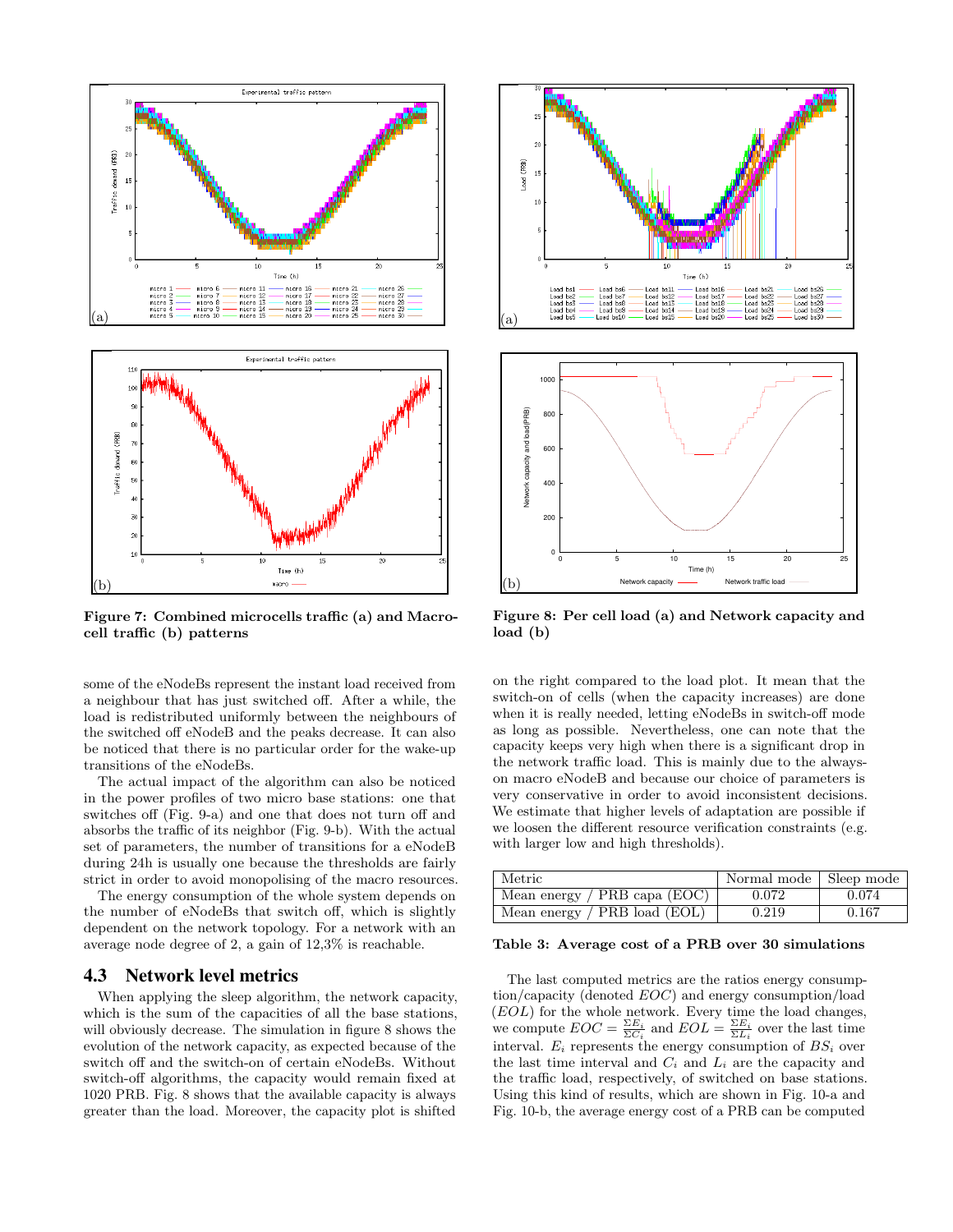

Figure 9: Power consumption of switched off eNodeB (a) and absorbing traffic one (b)

by averaging the above metrics over 24h. After running 30 simulations without applying any algorithm and another 30 with our sleep algorithm, and choosing a confidence interval of 95% for the average energy cost of a PRB, we obtain the results illustrated in Table 3. One can see that the cost of a unit of capacity increases with sleep algorithms. Indeed, there when switching off some eNodeBs, the capacity drops. The energy drops too, but slower. On the other hand the cost of a unit of load decreases, which is what is actually paid. The results show that the energy cost per offered PRB  $(EOC)$  increases by 2.2% while there is a significant saving of 23.9% in the energy cost of a consumed PRB (EOL).

## 5. CONCLUSION

In this work, we investigate the possibility of adapting WSN sleep strategies to heterogeneous cellular networks. The algorithms and protocols design takes care of several key aspects of the parallel between WSN and cellular networks.

First, there is a certain philosophy difference between the distributed, localized approaches of WSN and cellular networks because the latter are largely hierarchical. In particular, the emergence of the X2 interface, which allows low power eNodeB to eNodeB signaling communications, and the rise of LTE contribute to shifting cellular philosophy towards cooperation and offers the possibility of implementing localized self-optimization techniques.

Secondly, the capacity constraint of cellular networks is one of the strongest considerations that impact the adaptation of WSN algorithms. It is in fact a constraint for switch off procedures which adds to the ones that already exist in WSN,



Figure 10: Energy cost of an offered PRB (a) and a used one (b)

coverage and connectivity. In the case of the heterogeneous architecture, only the capacity constraints matter because the coverage is provided by the macro base station. In the settings of LTE mesh networks, one should consider supplementary constraints : coverage on the user link, backhaul connectivity and throughput constraints on the mesh links.

Finally, the difference in the energy models between WSN and cellular networks are not that obvious from the point of view of fixed costs, which, even though they are significantly lower, they do exist in WSN also, but from the perspective of the variation of the power consumption with the load. Wireless sensors are not at all load dependent, while base stations are more or less depending on the type of the eNodeB. As sleep modes are efficient when equipments are little load proportional, it is obvious why they are very popular for WSN and this also means that they are well adapted to micro base stations. But it is rather tempting to think about the case of macro base stations where, even if there is more load proportionality than for the micro eNodeBs, the fixed costs are much more important. Be that as it may, the efficiency of sleep modes is defined in a relative manner (output power fixed power ratio) rather than in an absolute one which would give an advantage to the macro sleep procedures. Besides, switching off a macro eNodeB in a cellular environment is far from being a feasible solution given the characteristics of such a base station (extended range, coverage oriented, equipment complexity etc.).

Our proposition is based on three key points. First, periodically, each eNodeB broadcasts, through X2 interfaces, its current traffic load to its neighborhood. Second, when the load of a micro eNodeB is below a given threshold, it